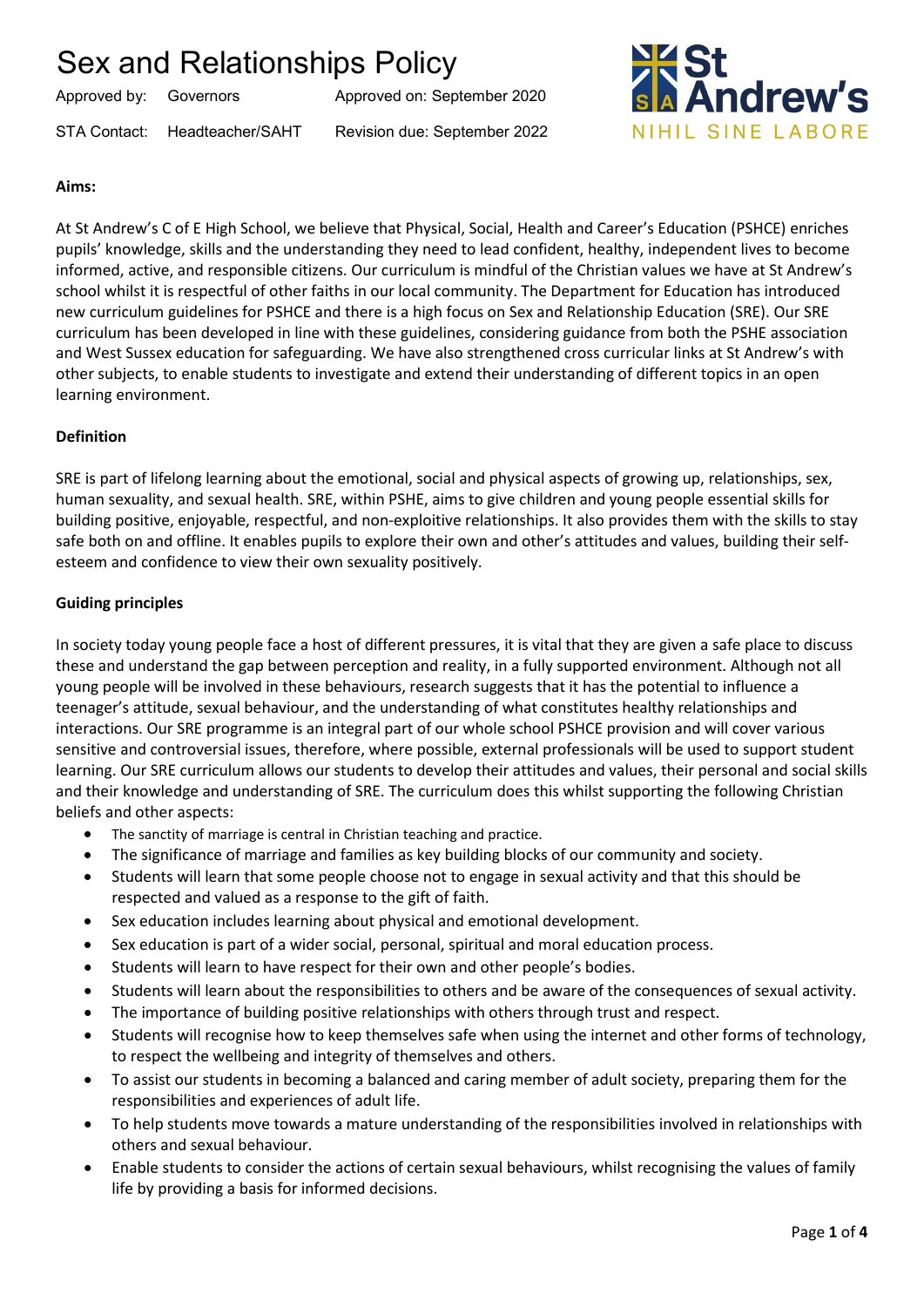Approved by: Governors Approved on: September 2020





### **Policy development and PSHCE provision**

This policy has been developed in consultation with staff, governors, and students. The consultation and policy development process involved the following steps:

- 1. Review A review of the PSHCE curriculum and all the relevant changes before researching local and national guidance.
- 2. Pupil consultation We investigated, via questionnaires, pupils' current levels of understanding and their desired curriculum.
- 3. Staff consultation PSHCE teaching staff and faculty heads were given the opportunity to forge stronger cross curricular links, whilst making recommendations on the policy.
- 4. Ratification The policy was shared, reviewed and approved by the schools full Governing Body.

### **Roles and Responsibilities**

Those primarily responsible for the management of SRE at St Andrew's are: The Head Teacher (Ms M Lowney) Senior Assistant Head Teacher/PSHCE Line Manager (Ms H Goss) Head of PSHCE, PE and Vocational Studies (Mr G Nicholls) The Lead Governor (Mr K Jones)

#### **Sensitive Issues**

No teacher delivering SRE will be expected to deal with sensitive issues beyond those outlined in the curriculum content. If any teacher feels unable to deliver all or part of the SRE programme, another member of staff should teach it. If students ask questions or seek information about sensitive matters, teachers should use their professional judgement over the response on this matter, possibly after consultation with colleagues.

### **Right of Withdrawal**

Parents/carers and children aged sixteen, have the right to withdraw their children or themselves from all or part of the sex education provided by the school. Requests for withdrawal should be put in writing and addressed to the headteacher. A copy of withdrawal requests will be placed in the pupil's educational record. The headteacher will discuss the request with parents or child and take appropriate action.

#### **Child Protection**

The child protect officer should be informed of any information which may indicate abuse or inappropriate activities. The Child Protection Policy should be referred to for further clarification.

#### **The Curriculum**

SRE will predominately be taught as part of the PSHCE curriculum, where students will have a one-hour lesson a fortnight. Students will also develop their awareness of SRE during other compulsory curriculums such as science. Assemblies throughout the year will also support students' knowledge and understanding of SRE.

### **YEAR 7 Autumn and summer term**

- Strategies to resist peer-pressure that may lead to risky situations.
- Grooming
- Puberty, menstruation, and the emotional impacts.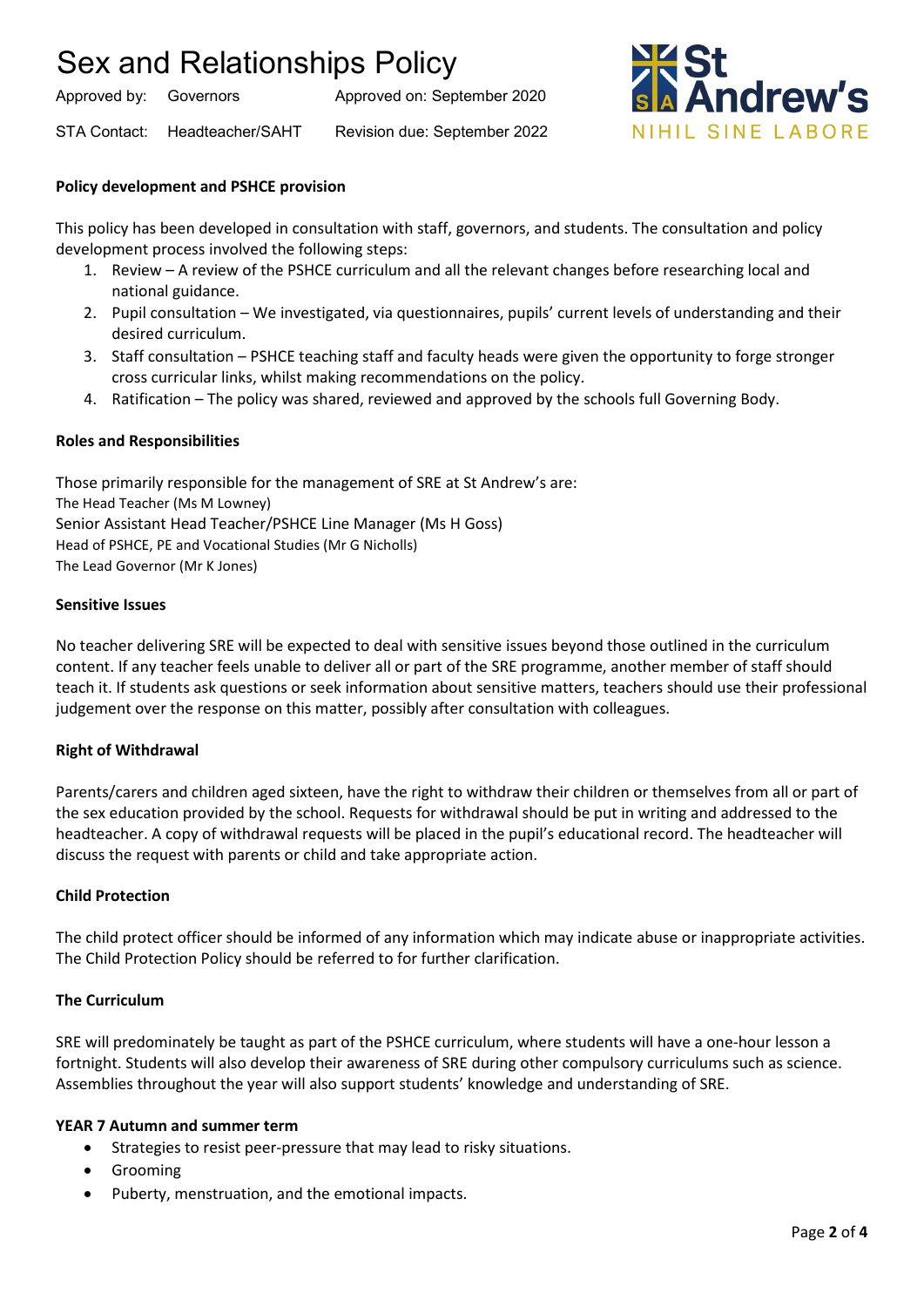Approved by: Governors Approved on: September 2020

STA Contact: Headteacher/SAHT Revision due: September 2022



- The different laws, consent and right to say no.
- Building different relationships and the sanctity of marriage.

## **YEAR 8 – Spring and summer term**

- Physical changes at puberty for boys and girls and the impact of these changes emotionally and socially.
- Coercion and grooming in society.
- Laws associated with indecent images and pornography.
- Sexual orientation, gender identity and LGBT.
- Healthy, unhealthy, and romantic relationships.
- Sexual harassment and unwanted contact.
- Pressured scenarios and sexting.
- Introduction to contraception and STI's.
- Awareness of female genital mutilation.

## **YEAR 9 – Spring and summer term**

- Pressures and bad decisions in relationships.
- The impact and consequences of sexting.
- Online safety and protecting your image from the wider world.
- Impacts of substance abuse on sexual inhabitants.
- Safer sex contraception and STI's. When available, the school nurse delivers a lesson which introduces the need for knowledge about issues linked to irresponsible sexual behaviour.
- Female genital mutilation.

## **Year 10 – Summer term**

- Components of a relationship.
- Negative and abusive relationships, physical, mentally, and emotionally.
- Strategies to minimise risk in a relationship.
- The Law and Sex, exploring issues associated with pornography, rape, forced and arranged marriages.
- Sexual relationships and pressures young people may face.
- Contraception and STI's Lesson with nurse who explains different types of contraception available and demonstrates a condom use. S/He also explains the range of STI's, signs and symptoms to look out for and where to access help, advice and information.
- Reproductive health and the impact of lifestyle on fertility, as well as lifestyle impacts on the menopause.
- STI's transmission and testing.
- Unplanned pregnancies and testing, miscarriages, and abortion.
- Religious and social issues associated with abortion.
- Parenting expectations, roles, and families.